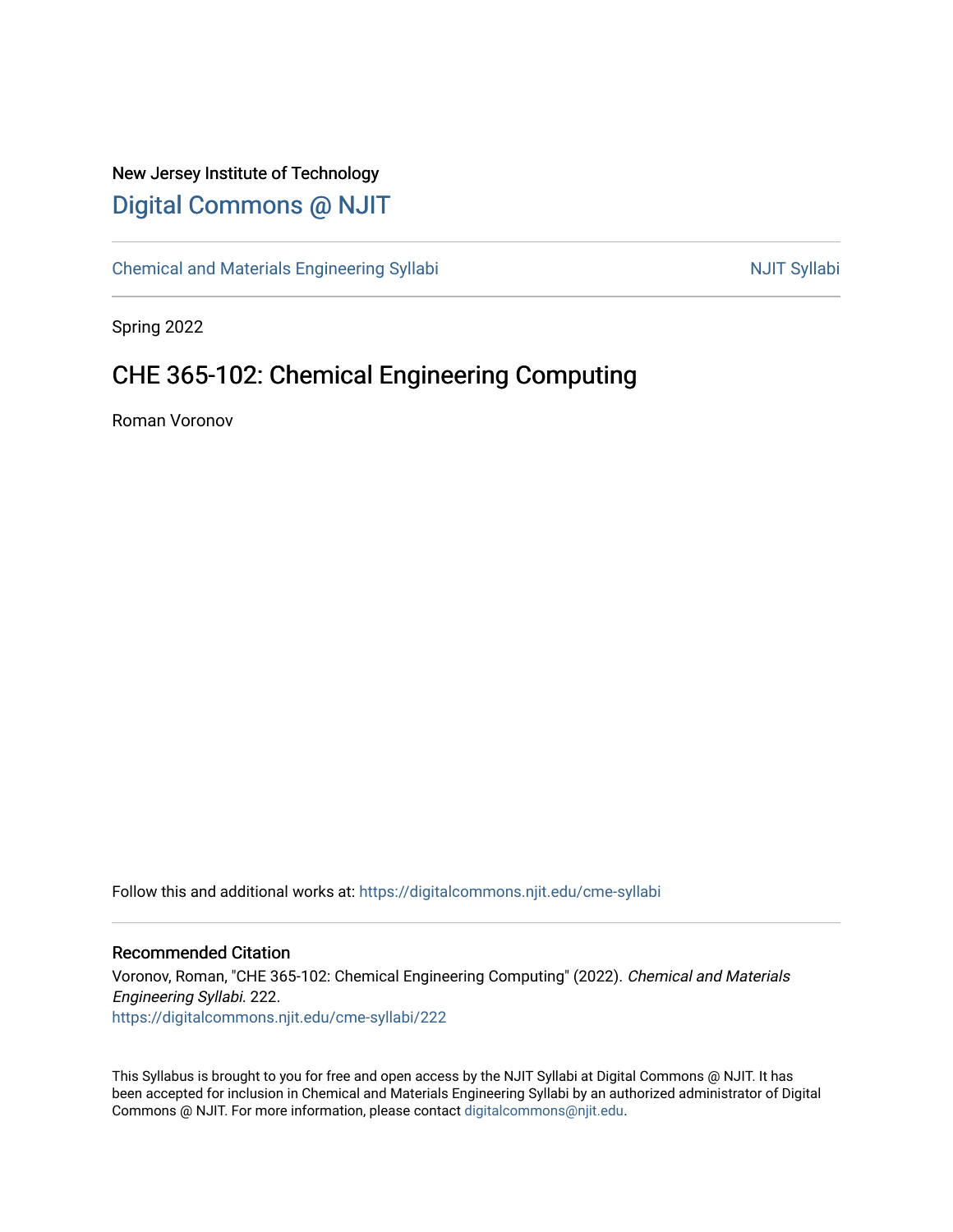#### **ChE365 – Chemical Engineering Computing Spring 2022 Otto H. York Department of Chemical, Biological & Pharmaceutical Engineering New Jersey Institute of Technology**

**Course Schedule**: W6:00 PM - 10:05 PM, TIER411

**Web-Ex/Office Hours:** Wednesday 3:00-5:00 PM.<https://njit.webex.com/meet/rvoronov> Other times by appointment.

**Instructor:** Dr. Roman S. Voronov, Associate Professor

**Instructor Contact:** Tiernan Hall 378, 1.973.642.4762 (voicemail=slow), [rvoronov@njit.edu](mailto:roman.s.voronov@njit.edu) (fast). Please include the course number and problem number your question is about in the subject of your email. Note, please avoid sending internal messages through  $3<sup>rd</sup>$  party platforms like Moodle or Canvas. **Instructor Webpage:** <http://chemicaleng.njit.edu/people/rvoronov.php>

**Join the Department's Linked in Profile and Group for networking opportunities**:

<https://www.linkedin.com/in/njitcme/> <https://www.linkedin.com/groups/8907579/>

**Teaching Assistant:** Tong, Anh **TA Contact:** [anh.tong@njit.edu](mailto:anh.tong@njit.edu)

\*Please add ChE365 in the subject of your emails\*

**Catalog Description:** <https://catalog.njit.edu/search/?P=CHE%20365>

#### **Specific goals for the course**

- **a.** The student will be able to
	- 1. Master basic programming proficiency
	- 2. Describe and interpret error and convergence
	- 3. Solve Root searching problems using Bracketing and Open Methods, while assessing the trade-offs between them
	- 4. Apply Optimization methods in order to search for maxima or minima of a function.
	- 5. Represent and solve a system of linear equations in matrix form
	- 6. Fit data using Linear Regression
	- 7. Integrate functions Numerically
	- 8. Differentiate functions Numerically
	- 9. Solve Ordinary Differential Equations Numerically
	- 10. Utilize advanced engineering software packages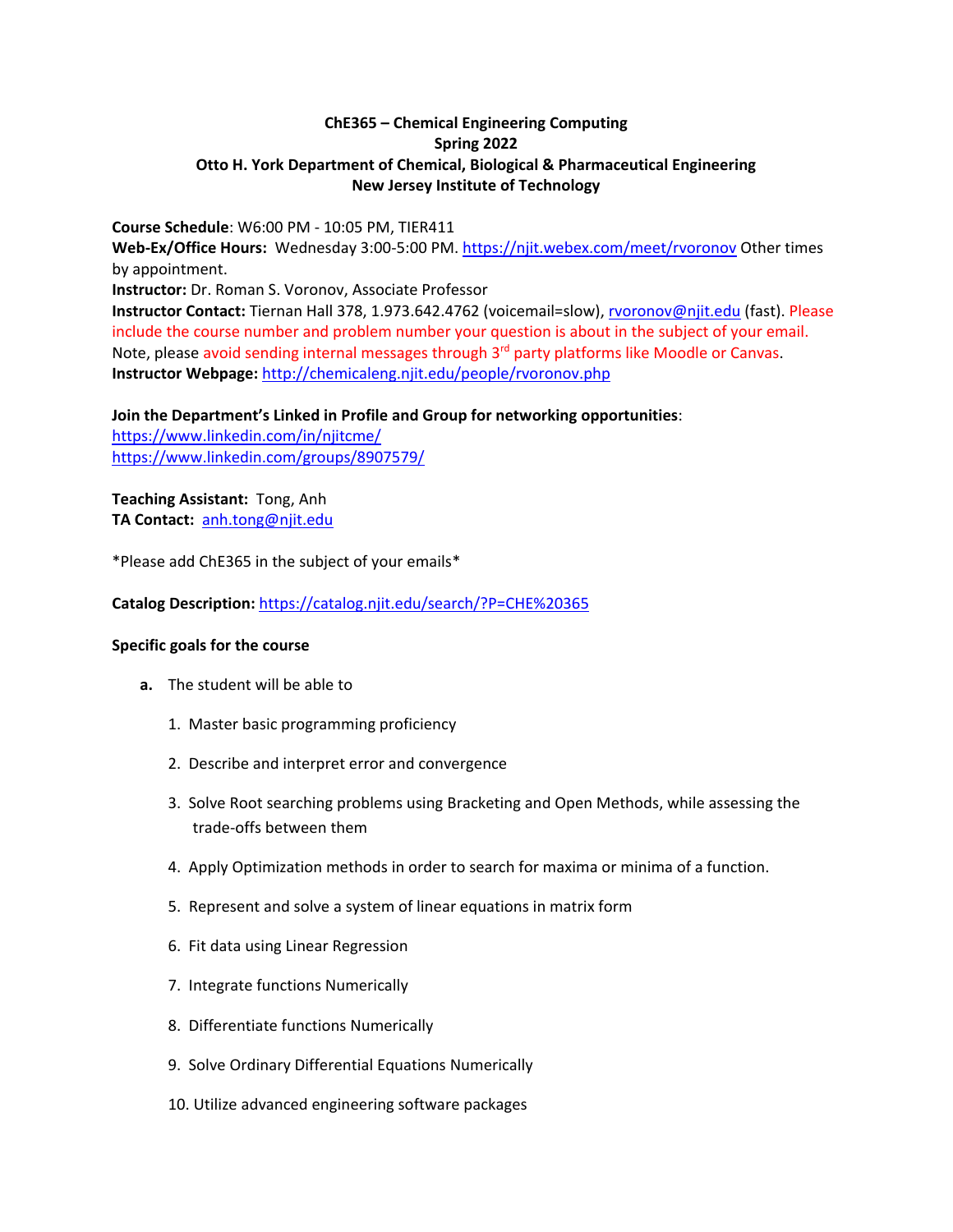- 11. Work on group exercises and apply a range of numerical methods to evaluate solutions to chemical engineering problems
- 12. Self-acquire Advanced Engineering Software Skills
- 13. Communicate Project Results in a Technical Writing Report Format
- **b.** This course explicitly addresses the following student ABET outcomes: 1, 3, 5, 7

#### **Textbooks:** Required –

1) Applied Numerical Methods with MATLAB for Engineers and Scientists / Edition 4 by Steven Chapra. ISBN-13: 978-0073397962; ISBN-10: 0073397962. Alternatively, you may be able to get away with using the cheaper international or  $3<sup>rd</sup>$  editions, at your own risk.

Note: Students may optionally purchase the electronic version of this book: Connect Access Card for Applied Numerical Methods with MATLAB for Engineers and Scientists by Chapra, 4th edition, ISBN: 9781259547669

Recommended/Alternative Resources

1) free MATLAB textbook (see video description) about numerical methods in chemical engineering with supporting YouTube lecture videos: [https://www.youtube.com/watch?v=OUPgLw56](https://www.youtube.com/watch?v=OUPgLw56-p0&list=PLRihodfxzBsVb_xaas2pufgNCxt8oOjSs) [p0&list=PLRihodfxzBsVb\\_xaas2pufgNCxt8oOjSs](https://www.youtube.com/watch?v=OUPgLw56-p0&list=PLRihodfxzBsVb_xaas2pufgNCxt8oOjSs)

2) You already have the electronic copy of this book through NJIT libraries, so do NOT need to buy the hard copy (unless you really want to). Introduction to Chemical Engineering Computing  $2^{nd}$  Edition by Bruce A. Finlayson. ISBN-13: 978-1118888315; ISBN-10: 1118888316.

3) Numerical Methods for Chemical Engineers Using Excel, VBA, and MATLAB by Victor J. Law. ISBN-13: 9781466575349; 2) Numerical Methods for Engineers - 7th edition ISBN13: 9780073397924; ISBN10: 007339792X

4) Website with lots of Matlab examples: <http://matlab.cheme.cmu.edu/>

**Required Software**: Latest versions of **Matlab (must be installed prior to the first-class period!)**, COMSOL, MS Office, Adobe Reader (all can be downloaded from NJIT IST webpage). Student Mall labs and ChE department PC lab have most of the software. Please see Highlander Pipeline for Matlab tutorial and example programs.

**iClickers Software**: Students are Required to purchase – we will use them to take some of the quizzes. However, please hold off on this, as NJIT is trying to buy a campus-wide license. <https://www.iclicker.com/pricing#student-pricing>

Mathworks Grader: Students are required to create a free account at<https://grader.mathworks.com/> and register for the Che365 course there.

Grading (curved at the end of the course, if needed): HOMEWORK (HW) — 5%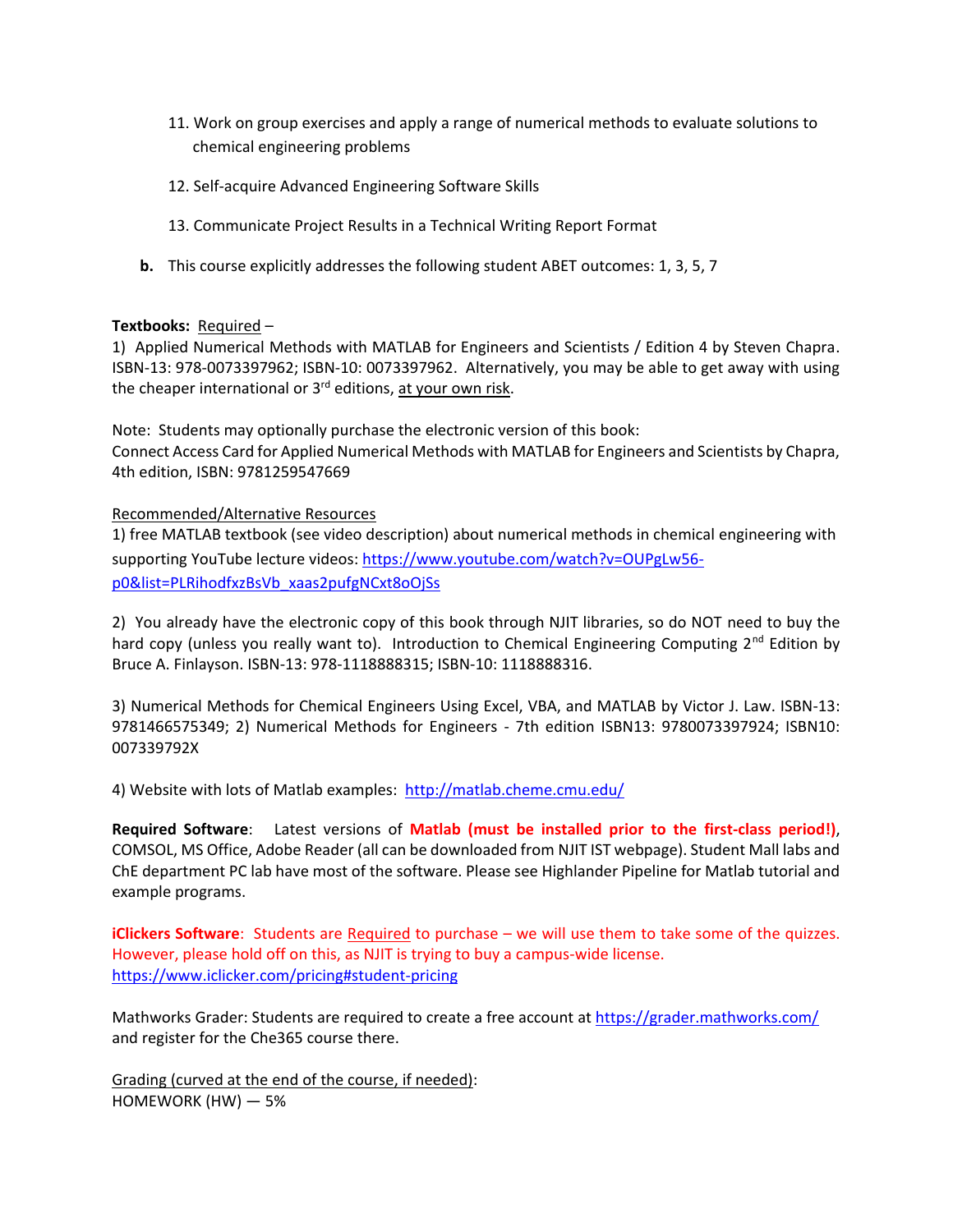LABORATORY\* – 15% QUIZES – 20% MIDTERM – 20% PROJECT — 10%  $FINAL - 30%$ 

**\*This course will implement an "active learning" environment. Therefore, a significant portion of the grade will depend on interactive assignments during class. Hence, your participation in the group work will be graded. Furthermore, the Laboratory grade for each chapter will depend on the homework grade as follows: LAB GRADE = IN-CLASS ASSIGNMENT GRADE \* CORRESPONDING HOMEWORK GRADE. In other words, if you don't turn in a homework, you will get a zero for the corresponding lab as well; if you get a 50% on the homework, your lab grade will divided by half; and so on. Additionally, a portion of your lab grade will also depend on how your groupmates grade your contribution. The groups will be up to the instructor.**

| Grade Cut-offs     |        |
|--------------------|--------|
| Percent            | Grades |
| Above 90%          | А      |
| Above 80%          | B+     |
| Above 75%          | В      |
| Above 70%          | C+     |
| Above 65%          | C      |
| Above 55%          | D      |
| Equal or Below 55% | F      |

Homework and exams will be assigned through Canvas: https://canvas.njit.edu/ – Please check this site and your email often. Most of the homework, quizzes and solutions will be on this site, as well important course announcements.

There may be a gray area between each two letter grades in the final distribution, so that two students getting similar weighted average, at the border of grade categories, could get different letter grades. If you are in one of these gray areas, whether you get the higher or lower grade depends on whether your performance has been improving or declining over the course period and on your overall class participation (attendance/discussion etc.).

**Important University Dates (Add/Drop/Refund/Last Day to Withdraw/Recess/Finals):** 

[http://www.njit.edu/registrar/calendars/](http://www.njit.edu/registrar/calendars/2014Fall.php) <http://www.njit.edu/registrar/exams/finalexams.php>

Make-up sessions — If classes are cancelled due to inclement weather, students will be asked to attend make-up session(s) on a Saturday (TBA).

**Class Attendance:** Students must be present in class to receive any credit on the quizzes, labs, assignments or tests that occurred during it. Also, experience shows that students who do not regularly attend class typically perform poorly in the course. In addition, examples are worked out during the lectures. These examples are may not be posted online. Students are responsible for all material covered in class.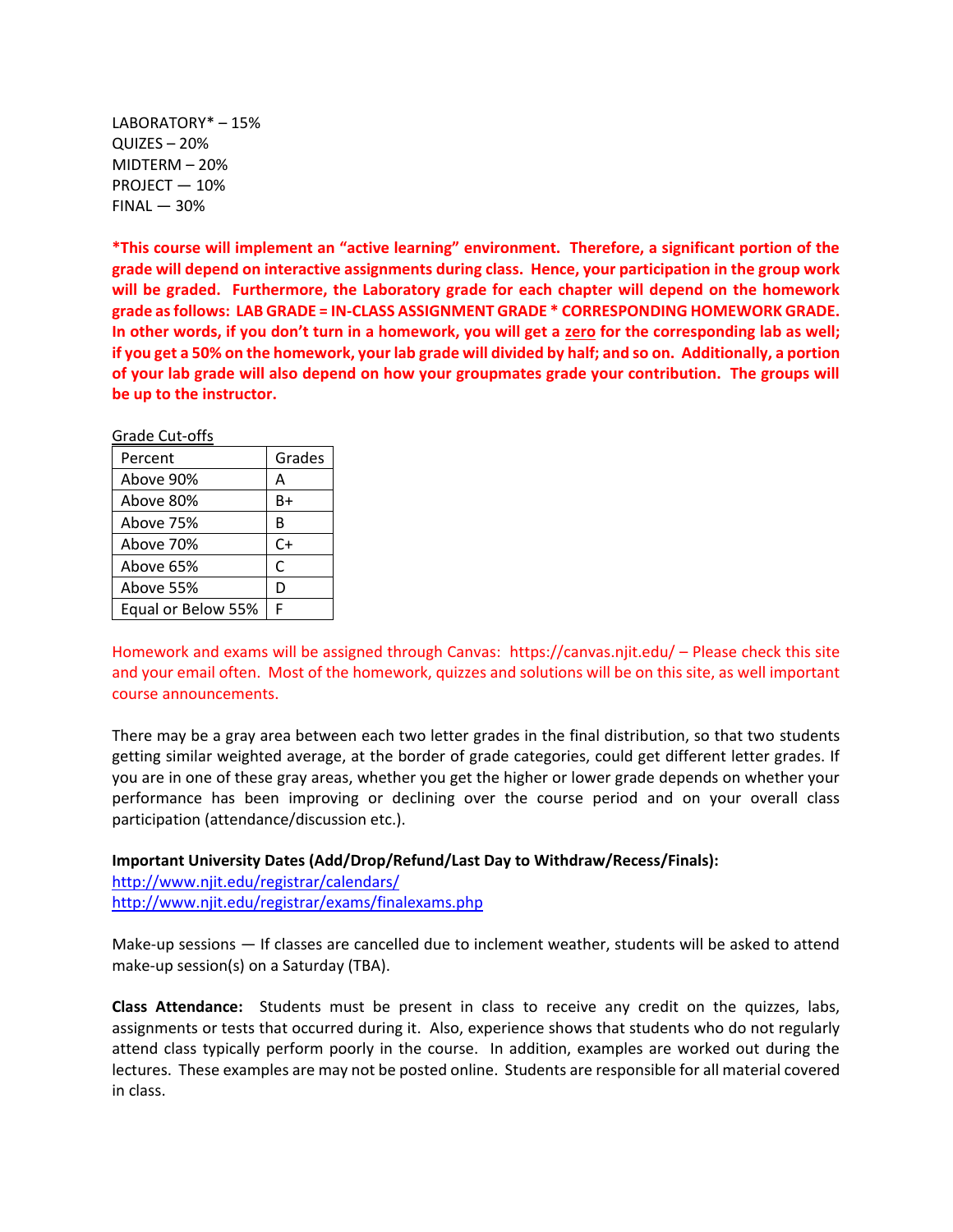**Online Synchronous Delivery**: The class will meet via video conferencing (e.g., Webex, Zoom, or similar) software. Students must keep their webcams ON at all times. NO audio or video recording is allowed. Nonoffending virtual backgrounds are allowed to maintain privacy. The use of offending backgrounds is not allowed and will be punished.

**Cell phones and other electronic devices:** must be turned off during both lectures and exams, unless specifically permitted by the instructor. For example, the use of personal computers or tablet devices for attending the video conferencing lectures is allowed.

**Office Hours Attendance**: This time is for you to come and seek help in case: you don't understand the material, have an English problem, or are concerned about your grade. Coming to office hours shows that you care about learning and positively affects both your performance and evaluation. Do not wait until the very end to do this!

**Seating Chart**: The instructor reserves the right to assign seating during the class lecture.

**NJIT Honor Code:** The NJIT honor code is being upheld on all issues related to the course. Students are expected to be familiar with the code and conduct themselves accordingly. Any violations will be brought to the immediate attention of the Dean of Students.

**Academic integrity:** Academic Integrity is the cornerstone of higher education and is central to the ideals of this course and the university. Cheating is strictly prohibited and devalues the degree that you are working on. As a member of the NJIT community, it is your responsibility to protect your educational investment by knowing and following the academic code of integrity policy that is found at: <http://www5.njit.edu/policies/sites/policies/files/academic-integrity-code.pdf>

Please note that it is my professional obligation and responsibility to report any academic misconduct to the Dean of Students Office. **Any student found in violation of the code by cheating, plagiarizing or using any online software inappropriately will result in disciplinary action. This may include a failing grade of F, and/or suspension or dismissal from the university.** If you have any questions about the code of Academic Integrity, please contact the Dean of Students Office a[t dos@njit.edu.](mailto:dos@njit.edu)

# **A VERY \*ROUGH\* AND \*PRELIMINARY\* SCHEDULE FOR THE SEMESTER:**

| Class # | <b>Computing Method</b>                            |
|---------|----------------------------------------------------|
| 1       | <b>INTRO TO COMPUTERS &amp; CHE MODELING</b>       |
| 2       | CH 2-3: CHE COMPUTING FUNDAMENTALS                 |
| 3       | CH 4: ROUND OFF AND TRUNCATION ERRORS, CONVERGENCE |
| 4       | <b>CH 5: ROOTS BRACKETTING METHODS</b>             |
| 5       | CH 6: ROOTS OPEN METHODS                           |
| 6       | <b>CH 7: OPTIMIZATION</b>                          |
| 7       | <b>CH8-9: LINEAR SYSTEMS</b>                       |
| 8       | MIDTERM (NOTE THAT THE EXACT DATE MAY CHANGE)      |
| 9       | <b>CH14: CURVE FITTING</b>                         |
| 10      | <b>CH17: INTERPOLATION</b>                         |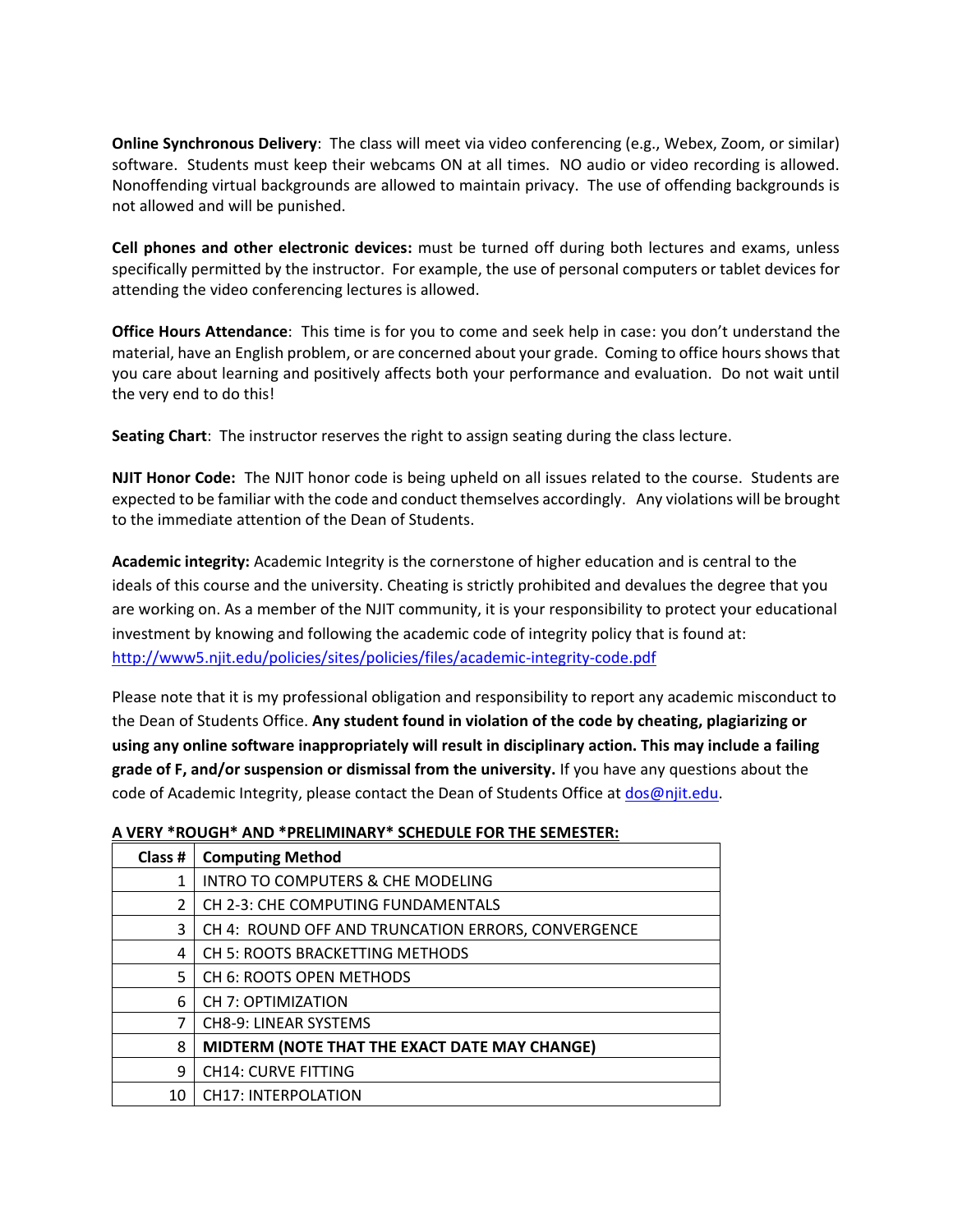|                 | CH 19-20: NUMERICAL INTEGRATION                                 |
|-----------------|-----------------------------------------------------------------|
| 12 <sub>1</sub> | CH 21: NUMERICAL DIFFERENTIATION                                |
| 13              | CH 22: ORDINARY DIFFERENTIAL EQUATIONS - INITIAL VALUE PROBLEMS |
| 14              | ADVANCED SOFTWARE / PROJECTS                                    |
| 15              | <b>FINAL</b>                                                    |

#### **Policies and Expectations about Exams/Grades**

- The course letter grade will be assigned and **rounded** automatically by Excel (no emotions attached). The assigned letter grade is FINAL without subject to negotiation!
- Any excuses used to drop missed assignments or exams must first be documented with the Dean of Students.
- Students have to plan, study and do well in exams/HW if they want to get a good grade in this class. Instructor will NOT change letter grades to accommodate any special circumstances (unless excused by the Dean of Students). The student will get the letter grade he/she deserves.
- Students can dispute the assignment and exam scores within a week following the announcement of the score. Students **cannot** dispute their prior exams or assignments after one week or at the end of the semester! Furthermore, upon requesting grade review the student accepts the possibility of instructor both **removing points**, as well as giving points, in case grading mistakes are found.
- **Student handwriting must be legible in order to receive points.**
- **The graded exams must be returned within a week to be saved for the department course assessment initiative.**
- Students will get 0 for not showing up to quizzes, laboratory, exams, or any other course activity. If a student misses an exam due to extreme circumstances (such as a medical problem or a death in the family), he/she needs to notify the instructor via email **before** the beginning of the exam, and provide proof of the circumstance to the Dean of Student's office. Only in this case of official approval from the Dean of Student's office, may a make-up be given. When a student invokes extenuating circumstances for any reason (late withdrawal from a course, request for a make-up exam, request for an Incomplete grade) the student will be sent to the Dean of Students Office. The Dean of Students will be making the determination of whether extenuating circumstances exist or not and will be notifying the instructor accordingly. Instructors will never request or accept medical or other documents from students; such documents need to be submitted by the student to the Dean of Students. Except for cases determined by law, an instructor is not required to accommodate student requests even when extenuating circumstances are certified by the Dean of Students; however, all efforts should be made to ensure a student-friendly environment.
- Extra credit may be assigned during the semester, at the discretion of the instructor. There will be no make-ups, extra credit, or any additional projects/assignments given beyond the semester's completion.
- **If cheat sheets are allowed on the exam, these must be hand-written (not typed or photocopied). They also cannot contain computer code, or homework solutions.**
- **When writing code, you may not "simplify" your assignment if all of your input data happens to fall within a single case scenario. Your code should be general enough to handle ALL possible input.**
- **Even though labs are due after class, students must be present during the entire class of the lab in order to receive any credit on it.**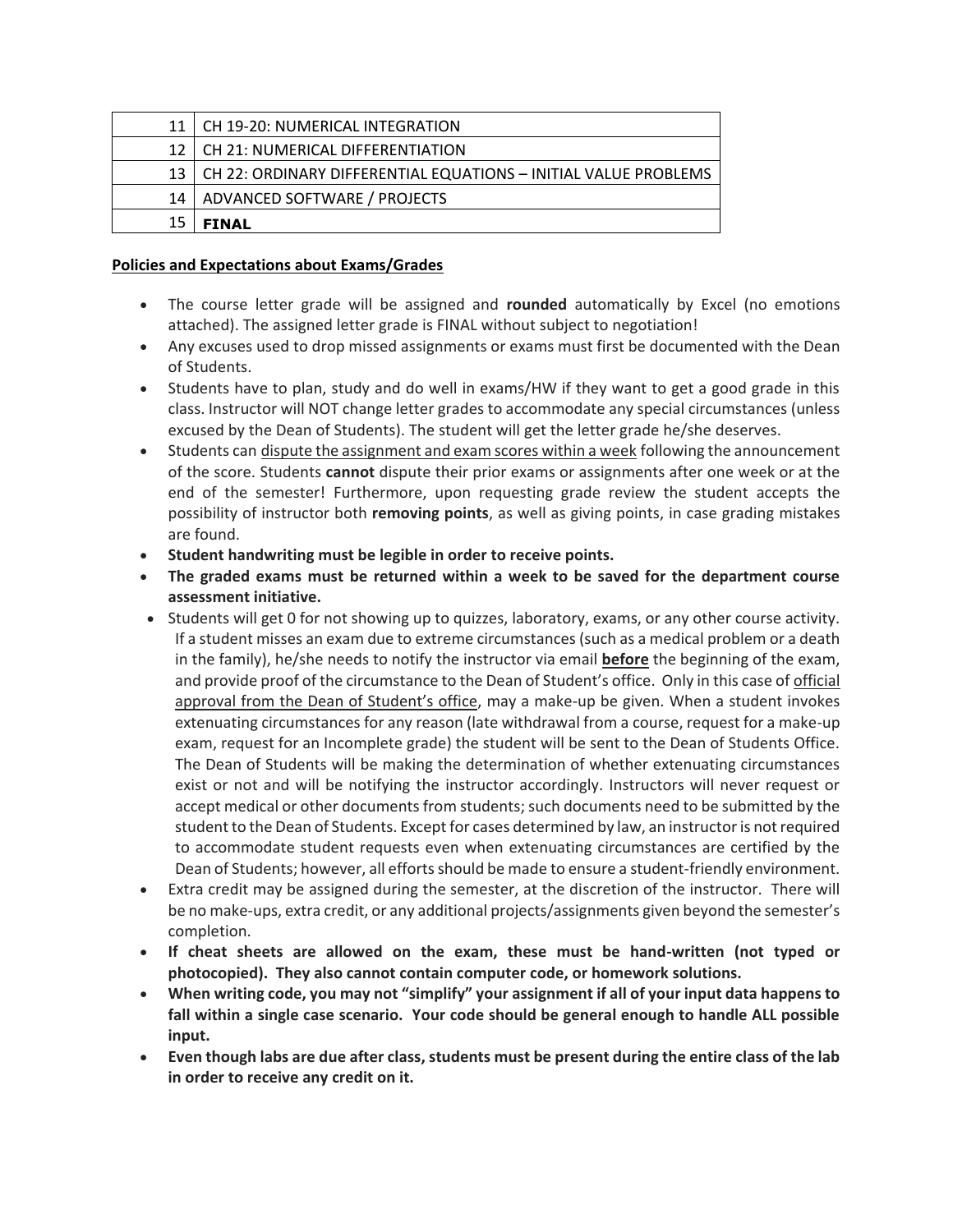- **Even though homeworks are assigned through Canvas, students must still bring a hard copy to class and show it to the TA to receive credit.**
- **Computer codes submitted for both labs and exams must be free of errors to receive partial credit.**
- •
- **During laboratory exercises, students may not leave if finished early. Instead, they are to assume TA roles and walk around (without computers) to help their classmates complete the assignment.**
- **During laboratory exercises, students may not communicate with anyone outside of their group.**
- **Students may NOT seek help from someone outside of the class on any of the in class laboratory exercises, homework assignments, quizzes tests or projects.**
- **Students may NOT use course materials from the previous semesters, unless such materials have been explicitly shared with them by the instructor.**
- **Students may NOT post course materials to external resources, such as Chegg.com and others.**
- **Students may NOT share course materials with other students or persons, even after course completion. Doing so may result in penalties to the grade that has already been earned.**
- **If multiple students turn in identical (or very similar) code/assignment/exam, this is considered to be a violation and the case will be turned over to the Dean of Students for further examination. In class group labs do not fall under this policy.**
- **Any homeworks, labs not finished in class, and take-home exams must be done** *individually***.**
- If you need accommodations due to a disability please contact the Associate Director of Disability Support Services, Fenster Hall Room 260 to discuss your specific needs. A Letter of Accommodation Eligibility from the Disability Support Services office authorizing your accommodations will be required.
- *NJIT policy requires that all midterm and final exams must be proctored, regardless of delivery mode, in order to increase academic integrity. Note that this does not apply to essay or authentic based assessments. Effective beginning Fall semester 2019, students registered for a fully online course section (e.g., online or Hyflex mode) must be given the option to take their exam in a completely online format, with appropriate proctoring.*
- Class Recordings: Class sessions may be recorded by the instructor. These recordings shall only be used as an educational resource and are not to be distributed or used outside of this class. Information on how to access recorded lectures will be made available by your instructor. Any recordings that contain identifiable information about students will not be used beyond this semester.

Class Recording Etiquette: Students are expected to respect their fellow students' privacy and freedom to learn without disruption. Students are not allowed to capture or reproduce anyone's name, image, or voice without permission. They must be polite and respectful in the online chat. Informal chat is okay, but typing is restricted to things that one would say out loud in front of the entire class. Students must always conduct themselves on their webcam video as they would in person in a classroom.

In this course you will be required to use the following proctoring method to ensure academic integrity for exams. Please see NJIT's response to questions about online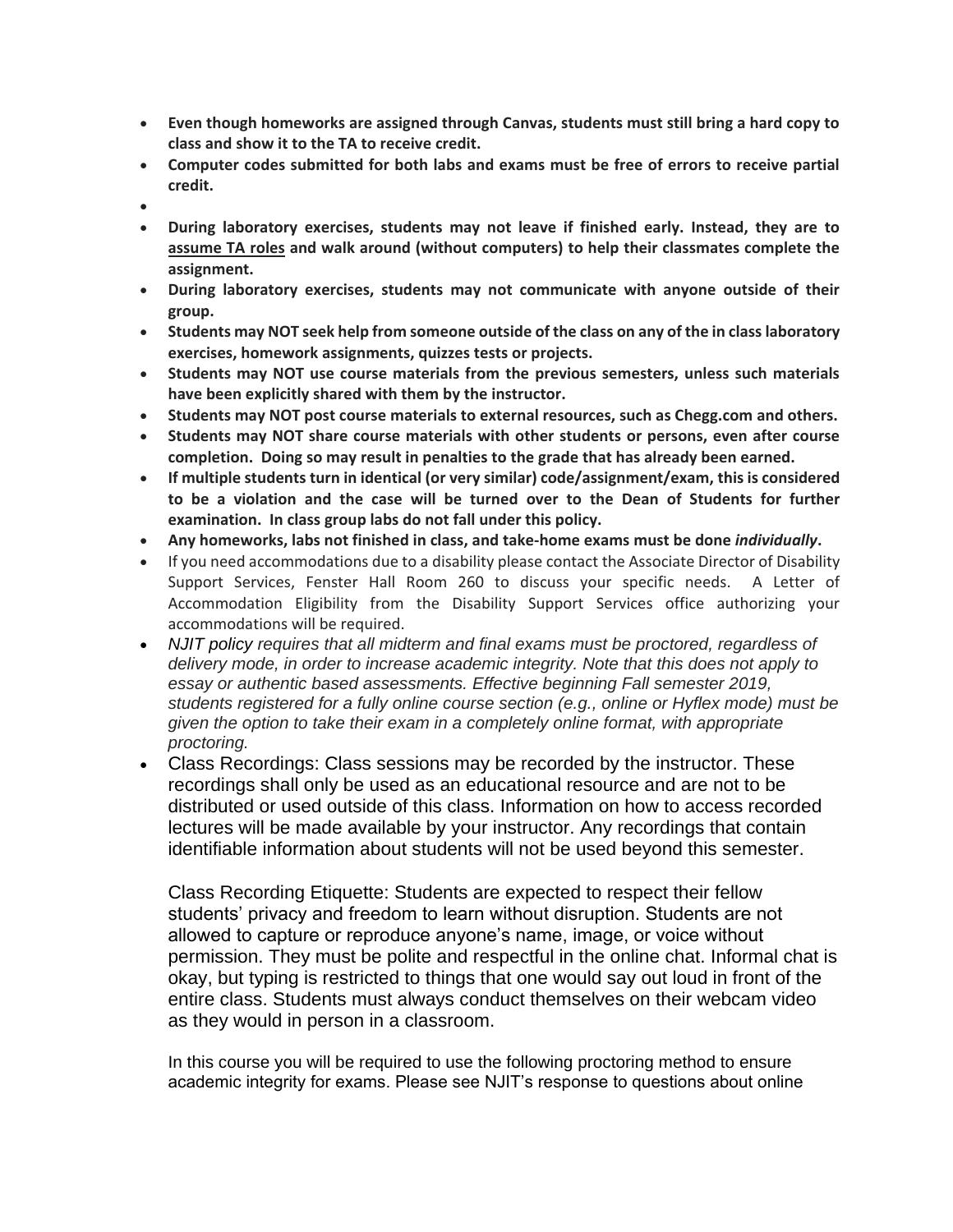proctoring [here.](https://www5.njit.edu/provost/response-questions-about-online-proctoring/) See below for more information about how exams will be proctored in this course.

#### Respondus LockDown Browser and Monitor

Respondus LockDown Browser is a locked browser for taking assessments or quizzes in Canvas. It prevents students from printing, copying, going to another URL, or accessing other applications during a quiz. If a Canvas quiz requires that LockDown Browser be used, students will not be able to take the assessment or quiz with a standard web browser. Students may be required to use LockDown Browser with a webcam (Respondus Monitor), which will record students during an online exam.

The webcam can be built into your computer or can be the type that plugs in with a USB cable. Watch this [short video](http://www.respondus.com/products/lockdown-browser/student-movie.shtml) to get a basic understanding of LockDown Browser and the webcam feature. A student [Quick Start Guide \(PDF\)](http://www.respondus.com/products/monitor/guides.shtml) is also available.

Respondus Lockdown Browser and Monitor does not work with Linux and Chromebooks at this time. Please visit the [Respondus Knowledge Base article on computer requirements](https://support.respondus.com/support/index.php?/Knowledgebase/Article/View/89/25/what-are-the-computer-requirements-for-installations-of-respondus-lockdown-browser) for additional information.

There are two quizzing engines currently available in Canvas, "classic" quizzes and "new" quizzes. Respondus works with both.

#### **For "Classic" Quizzes in Canvas:**

The LockDown Browser integration with *Classic Quizzes* still requires students to (1) manually start LockDown Browser, (2) log into Canvas, and (3) navigate to the quiz that requires LockDown Browser.

1. Download and install LockDown Browser from this link: <http://www.respondus.com/lockdown/download.php?id=264548414>

2. Once your download and installation has finished, locate the "LockDown Browser" shortcut on your desktop and double-click it. (For Mac users, launch "LockDown Browser" from the Applications folder.)

3. You will be brought to the Webauth Authentication Service page, where you can log in with your NJIT UCID and password.

4. From your Dashboard or under "Courses", click on the course in which you have to take the exam that requires LockDown Browser.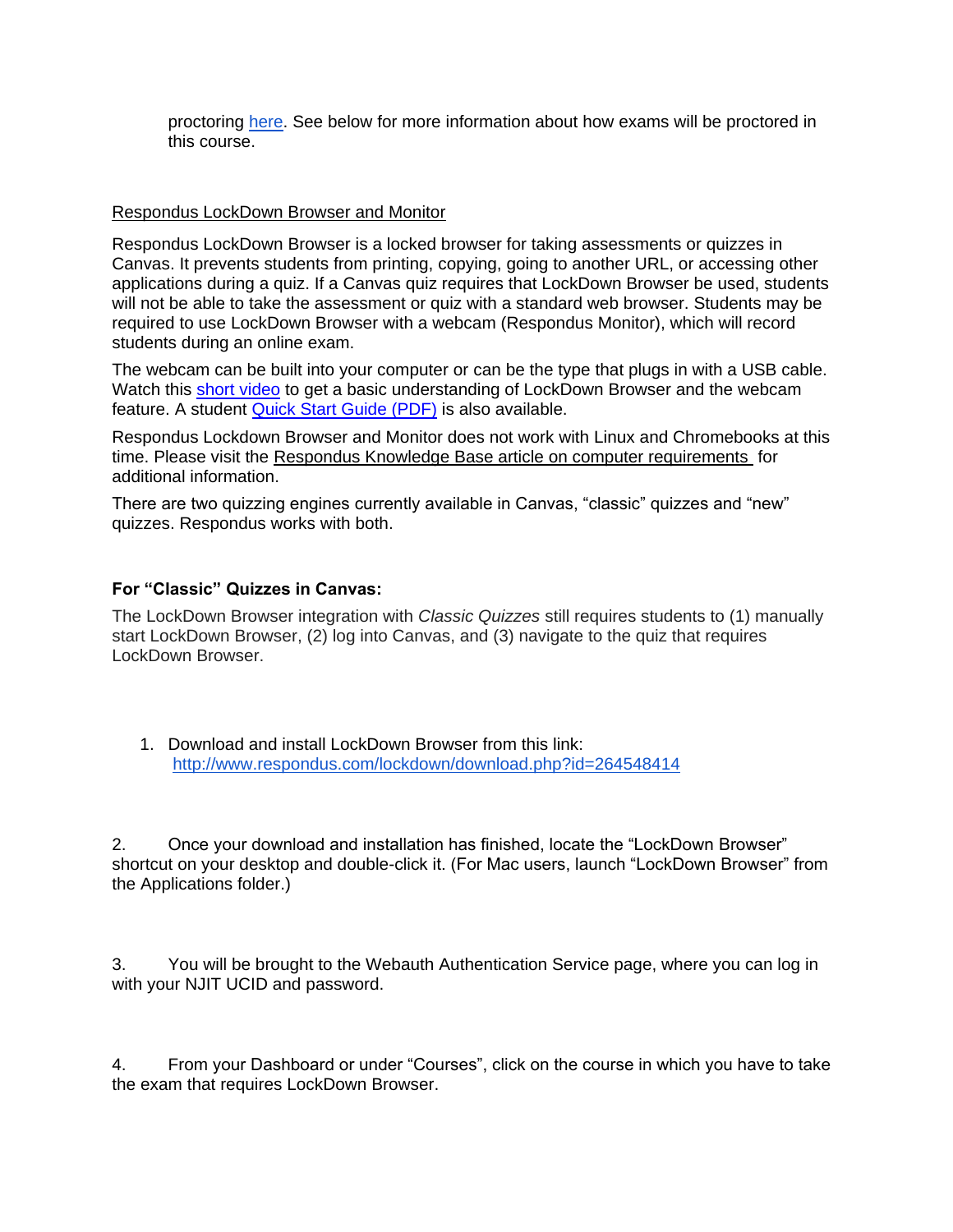5. After you enter the course, find the exam and click on it.

6. Click the "Take the Quiz" button. Once a quiz has been started with LockDown Browser, you cannot exit until the "Submit Quiz" button is clicked.

7. If you are required to use a webcam (Respondus Monitor), you will be prompted to complete a Webcam Check and other Startup Sequence steps.

#### **For "New" Quizzes in Canvas:**

If a *New Quizzes* assessment requires the use of LockDown Browser, it will automatically launch from the student's regular browser session. At the end of the quiz, LockDown Browser will close, allowing the student to continue with their standard browser. To be clear, the LockDown Browser application must first be installed to the computer or device. But once installed, it will automatically launch (and close) as needed with New Quizzes.

1. Download and install LockDown Browser from this link: <http://www.respondus.com/lockdown/download.php?id=264548414>

2. Once your download and installation has finished, log into Canvas using your standard browser.

3. From your Dashboard or under "Courses", click on the course in which you have to take the exam that requires LockDown Browser.

4. After you enter the course, find the exam and click on it.

5. A new tab will open with a message stating "Assessment Loading". You will also see a pop-up window asking you to open Lockdown Browser. Click "Open Lockdown Browser".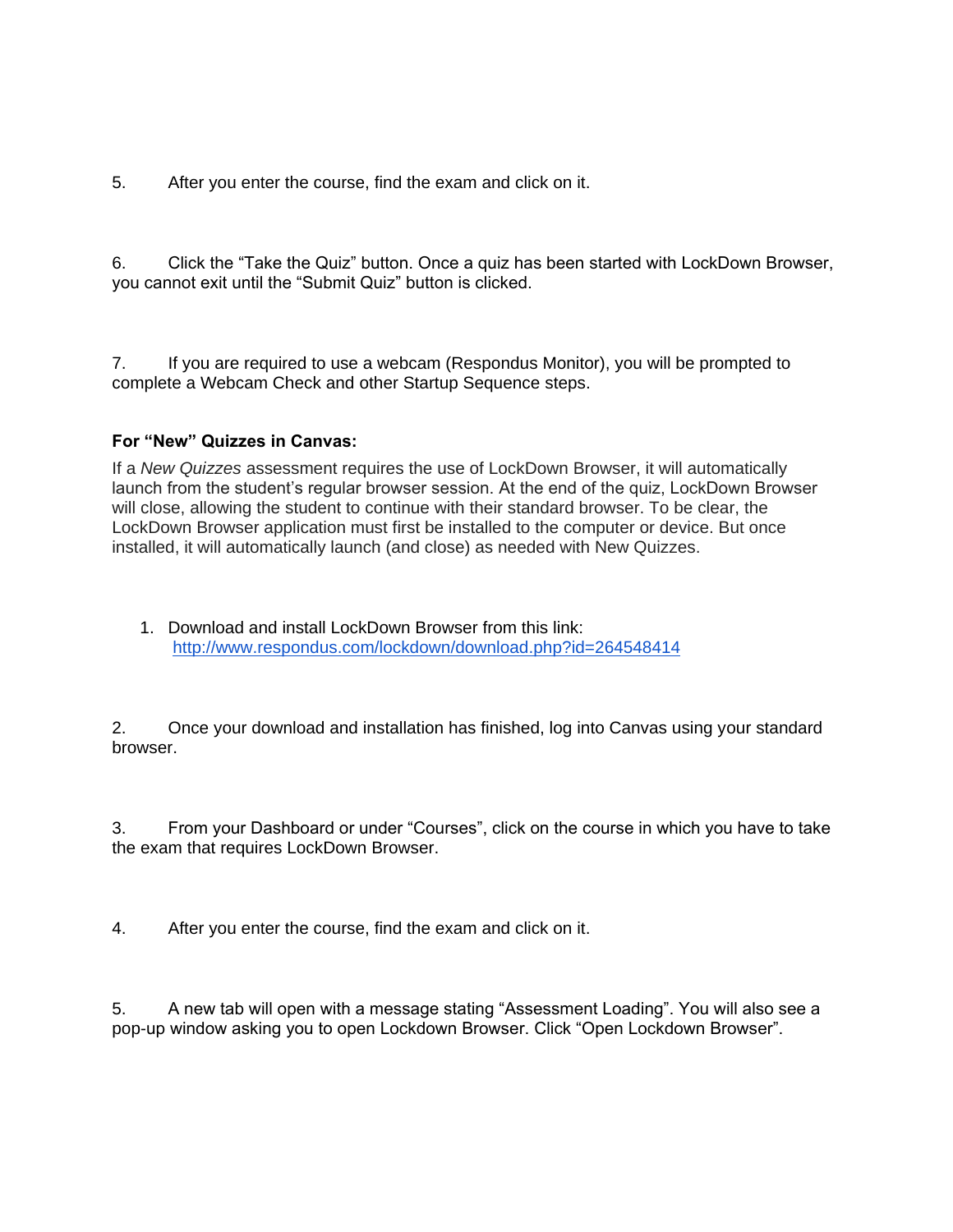6. Lockdown Browser will automatically launch and your quiz will be loaded into Lockdown Browser. Click "Begin" to take the quiz. Once a quiz has been started with LockDown Browser, you cannot exit until the "Submit Quiz" button is clicked.

7. If you are required to use a webcam (Respondus Monitor), you will be prompted to complete a Webcam Check and other Startup Sequence steps.

**Students:** If information is not posted about whether quizzes will be created using "Classic" or "New" quizzes, contact your instructor.

Questions or problems can be submitted via web form by going to: **[https://servicedesk.njit.edu](https://servicedesk.njit.edu/)** and clicking on the "Report your issue online" link. You may also call the IST Service Desk with any questions at 973-596-2900.

[More information and Tips for Ensuring a Smooth Experience](https://ist.njit.edu/cybersecurity/respondus)

# ProctorU Live+

**ProctorU** works by connecting you to a proctor who will watch (and listen to) you **live**, via webcam, while you take your exam. ProctorU is a live online proctoring service that allows you to take your exam from the comfort of your home. ProctorU is available 24/7, however, you will need to **schedule your proctoring sessions at least 72 hours in advance** to avoid any ondemand scheduling fees.

Creating a ProctorU account is simple. You can do so by visiting **[go.proctoru.com](https://go.proctoru.com/session/new)**. In order to use ProctorU, you will need the following:

- High-speed internet connection
- Webcam (internal or external)
- Microphone and Audio (internal or external)
- Windows or Apple Operating System
- NJIT ID or Photo-Issued ID
- Reflective surface such as a small mirror

For more information on preparing for a proctored exam using ProctorU, please click **[here](https://ist.njit.edu/proctoru)**. **Be sure to review the full, step-by-step instructions on creating an account, scheduling an exam, connecting to the proctor, and how you will take your exam using ProctorU. Please click [here.](https://ist.njit.edu/sites/ist/files/STUDENTHowitWorksTestTaker.pdf)**

**If you do not receive an "invitation" to take a specific exam, you can sign up for an appointment by logging in and searching for the exam by your instructor/course name. Important:** ProctorU recommends that you visit **<https://test-it-out.proctoru.com/>** to test your equipment prior to your proctoring session. We recommend you click on the button that says "Connect to a Live Person" to **fully** test out your equipment.

You should expect the startup process with the proctor to take about 10-15 minutes. However, this time will **not** affect your exam time.

**Important Notice for OSX Users**: You will need to [enable screen sharing in your browser](https://support.proctoru.com/hc/en-us/articles/360036574592-MacOS-X-Catalina-Users-Important-Notice) **prior** to taking the exam.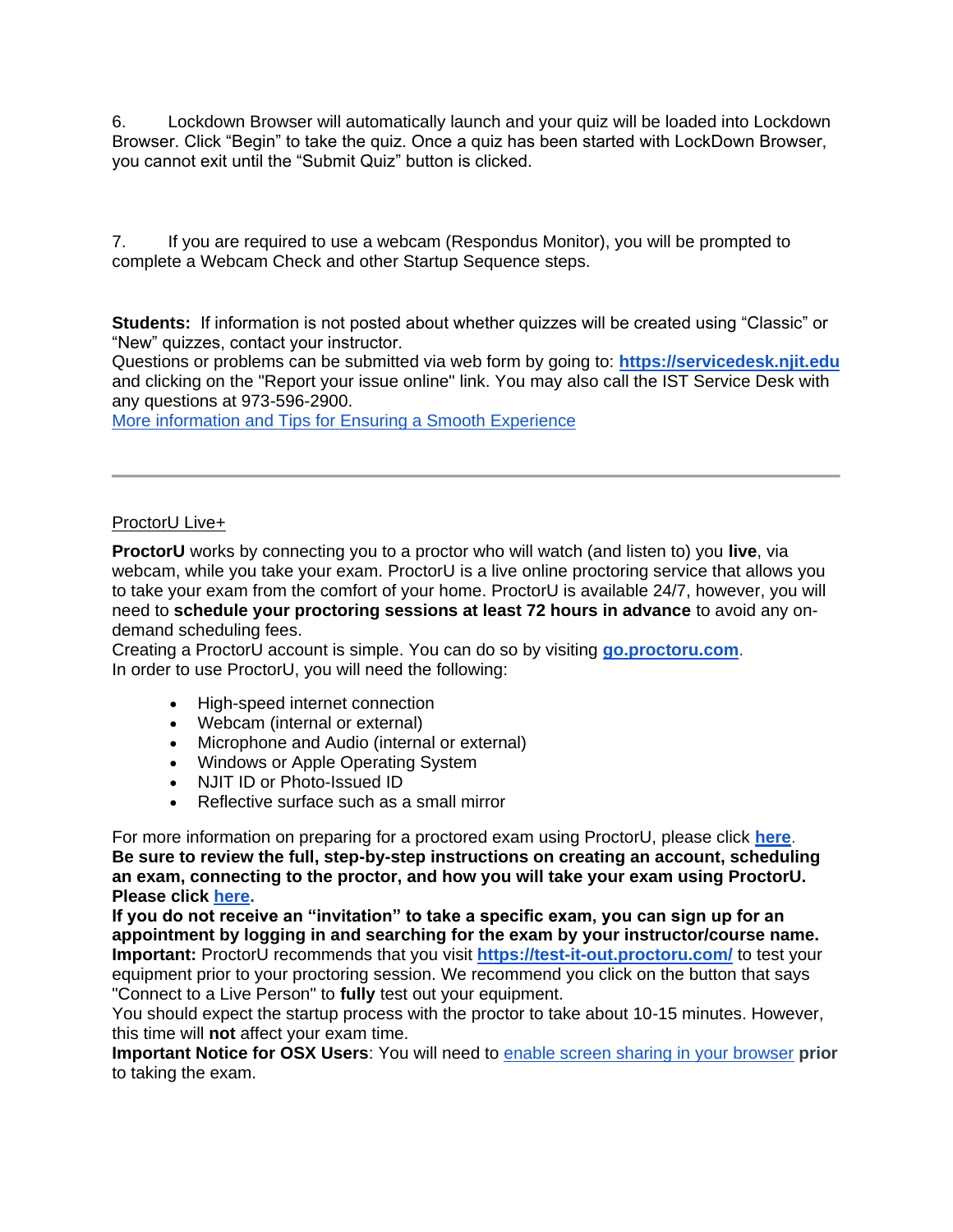Please feel free to direct any questions to the student support team via the **live chat** within your account. ProctorU Student Support can be contacted via the **LiveChat** feature location with any ProctorU account, at the Help Center at ProctorU.com, by email (help@proctoru.com), or by calling 855-772-8678. Additionally, please review the test-taker resource center **[here](https://www.proctoru.com/live-plus-resource-center)**. [More Information and Tips for Ensuring a Smooth Experience](https://ist.njit.edu/cybersecurity/proctoru)

#### ProctorU Record+ (formerly called Review+) (Auto)

ProctorU Record+ (formerly called Review+), uses an automated proctoring solution via AI during the exam, followed by a full review from a ProctorU proctor. Similar to Respondus Monitor, you will be recorded during the exam. After completing their review, a proctor sends an incident report to the instructor if any potential academic integrity violations occur. You will access your exam by installing the ProctorU browser extension in either Chrome or Firefox. After logging into the browser, you can access your exam and proceed to the ProctorU startup sequences. [Instructions are available for students](https://njit.instructure.com/courses/50/pages/review+-instructions-for-students?module_item_id=343848) (including link to a practice quiz). Students will need to make a test-taker account at [proctoru.com.](https://www.proctoru.com/)

In order to use this ProctorU service, you will need the following:

- High-speed internet connection
- Webcam (internal or external)
- Microphone and Audio (internal or external)
- Windows or Apple Operating System
- NJIT ID or Photo-Issued ID

After making your ProctorU account, download the browser extension for either [Chrome](https://chrome.google.com/webstore/detail/proctoru/goobgennebinldhonaajgafidboenlkl) or [Firefox](https://www.proctoru.com/firefox) and log into your account via the browser extension. After logging into the browser, you can access your exam in your course and proceed to the ProctorU startup sequences. As long as you are logged into the browser with your ProctorU account, you will not need an exam password or access code; the browser extension will automatically enter that information to open the exam for you.

Important: ProctorU recommends that you visit<https://test-it-out.proctoru.com/> to test your equipment prior to your proctoring session. We recommend you click on the button that says "Connect to a Live Person" to fully test out your equipment.

**Important Notice for OSX Users**: You will need to [enable screen sharing in your browser](https://support.proctoru.com/hc/en-us/articles/360036574592-MacOS-X-Catalina-Users-Important-Notice) **prior** to taking the exam.

If you encounter technical difficulties with your exam, you should contact ProctorU's 24/7 technical support via [Live Chat](https://secure.livechatinc.com/licence/5534391/v2/open_chat.cgi?groups=19) or call 855-772-8678.

# [More Information and Tips on Ensuring a Smooth Experience](https://ist.njit.edu/cybersecurity/proctoru-review)

#### Webex

Webex can be used to allow instructors to proctor exams themselves. Your instructor will schedule a Webex exam session and share the meeting information with you ahead of time. The exam in Canvas will be password-protected. You can connect to the Webex session with either your phone or computer. You can find links to download the mobile app from the App Store or Google Play Store at the bottom of [njit.webex.com.](https://njit.webex.com/webappng/sites/njit/dashboard?siteurl=njit)

When your instructor is ready to start the exam, they will provide the exam password in the meeting so all students can begin the Canvas quiz. Your instructor will then watch you, via the